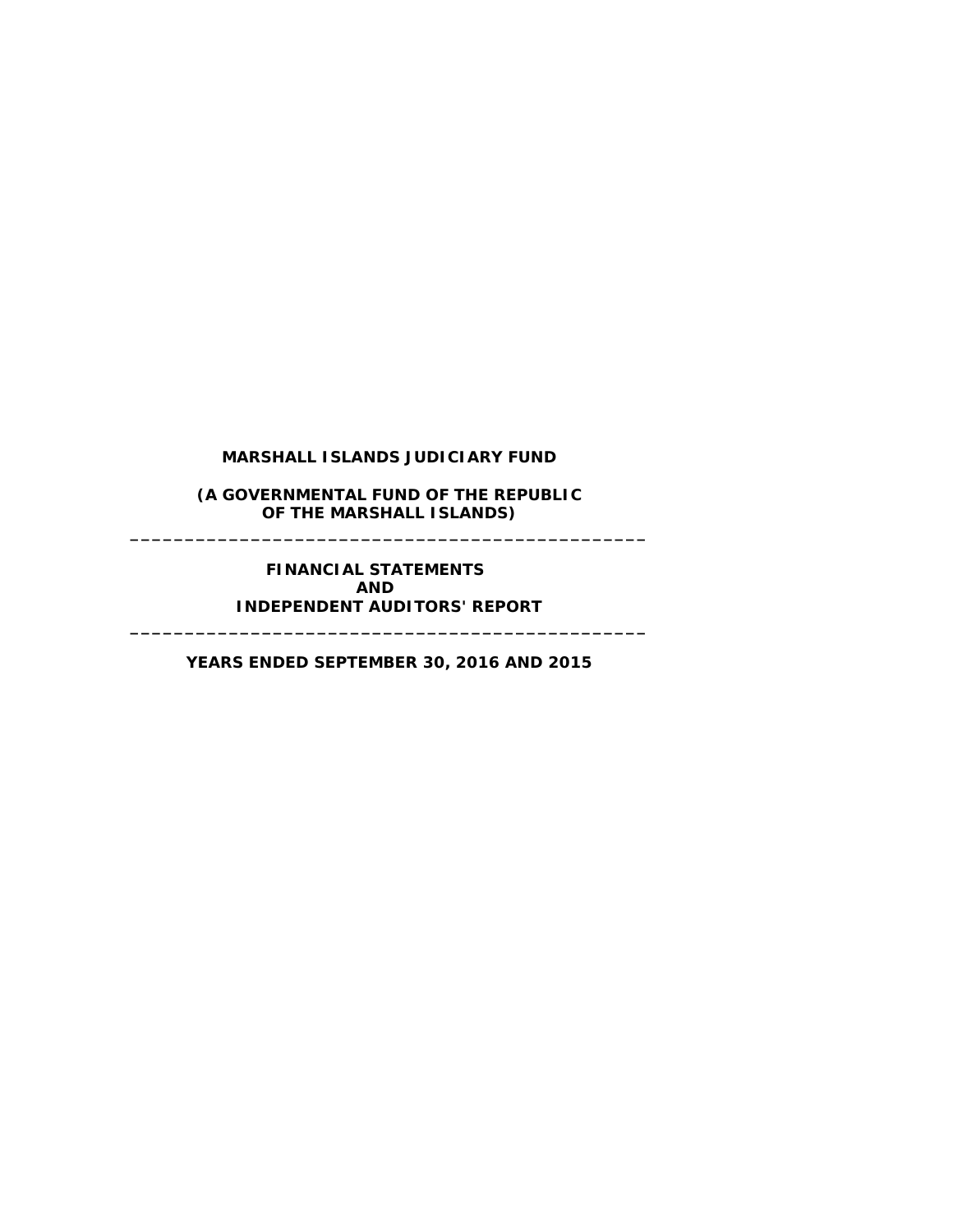Years Ended September 30, 2016 and 2015 Table of Contents

|      |                                                                                                                                                                                                                   | Page No. |
|------|-------------------------------------------------------------------------------------------------------------------------------------------------------------------------------------------------------------------|----------|
| L.   | INDEPENDENT AUDITORS' REPORT                                                                                                                                                                                      | 1        |
| Н.   | <b>FINANCIAL STATEMENTS:</b>                                                                                                                                                                                      |          |
|      | <b>Balance Sheets</b>                                                                                                                                                                                             | 3        |
|      | Statements of Revenues, Expenditures and Changes in Fund Balance                                                                                                                                                  | 4        |
|      | Notes to Financial Statements                                                                                                                                                                                     | 5        |
| III. | OTHER SUPPLEMENTARY INFORMATION:                                                                                                                                                                                  |          |
|      | <b>Combining Balance Sheet</b>                                                                                                                                                                                    | 11       |
|      | Combining Statement of Revenues, Expenditures and Changes<br>in Fund Balance                                                                                                                                      | 12       |
| IV.  | INDEPENDENT AUDITORS' REPORT ON COMPLIANCE WITH<br><b>LAWS AND REGULATIONS</b>                                                                                                                                    |          |
|      | Independent Auditors' Report on Internal Control Over<br>Financial Reporting and on Compliance and Other<br>Matters Based on an Audit of Financial Statements<br>Performed in Accordance with Government Auditing |          |
|      | <b>Standards</b>                                                                                                                                                                                                  | 13       |
|      | Unresolved Prior Year Findings                                                                                                                                                                                    | 15       |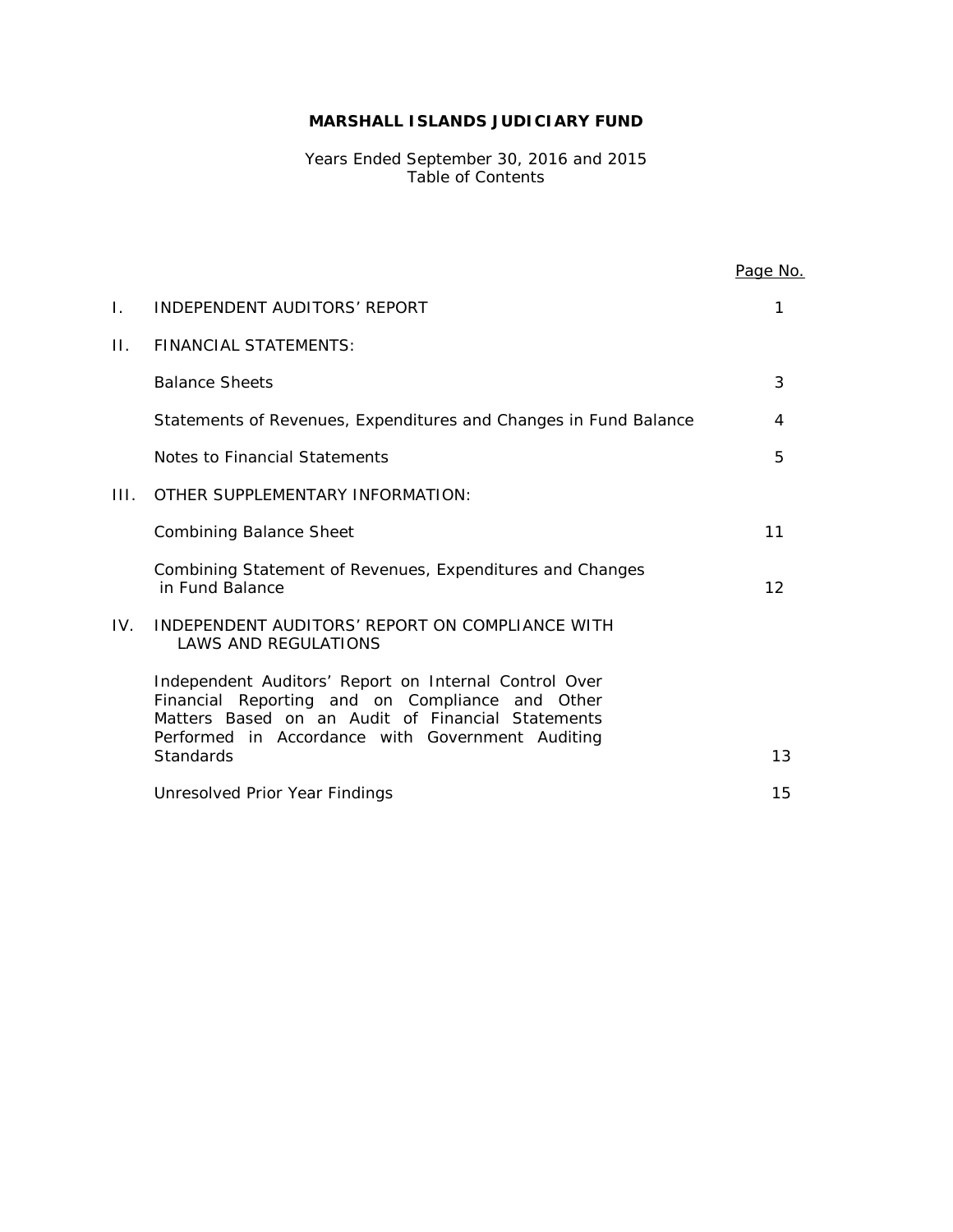Deloitte & Touche LLP 361 South Marine Corps Drive Tamuning, GU 96913 USA

Tel: +1 (671) 646-3884 Fax: +1 (671) 649-4265

www.deloitte.com

# **INDEPENDENT AUDITORS' REPORT**

Honorable Carl B. Ingram Chief Justice of the High Court Republic of the Marshall Islands:

#### **Report on the Financial Statements**

We have audited the accompanying financial statements of the Marshall Islands Judiciary Fund, a governmental fund of the Republic of the Marshall Islands, which comprise the balance sheets as of September 30, 2016 and 2015, and the related statements of revenues, expenditures, and changes in fund balance for the years then ended, and the related notes to the financial statements.

#### *Management's Responsibility for the Financial Statements*

Management is responsible for the preparation and fair presentation of these financial statements in accordance with accounting principles generally accepted in the United States of America; this includes the design, implementation, and maintenance of internal control relevant to the preparation and fair presentation of financial statements that are free from material misstatement, whether due to fraud or error.

# *Auditors' Responsibility*

Our responsibility is to express an opinion on these financial statements based on our audits. We conducted our audits in accordance with auditing standards generally accepted in the United States of America and the standards applicable to financial audits contained in *Government Auditing Standards,* issued by the Comptroller General of the United States. Those standards require that we plan and perform the audit to obtain reasonable assurance about whether the financial statements are free from material misstatement.

An audit involves performing procedures to obtain audit evidence about the amounts and disclosures in the financial statements. The procedures selected depend on the auditor's judgment, including the assessment of the risks of material misstatement of the financial statements, whether due to fraud or error. In making those risk assessments, the auditor considers internal control relevant to the entity's preparation and fair presentation of the financial statements in order to design audit procedures that are appropriate in the circumstances, but not for the purpose of expressing an opinion on the effectiveness of the entity's internal control. Accordingly, we express no such opinion. An audit also includes evaluating the appropriateness of accounting policies used and the reasonableness of significant accounting estimates made by management, as well as evaluating the overall presentation of the financial statements.

We believe that the audit evidence we have obtained is sufficient and appropriate to provide a basis for our audit opinion.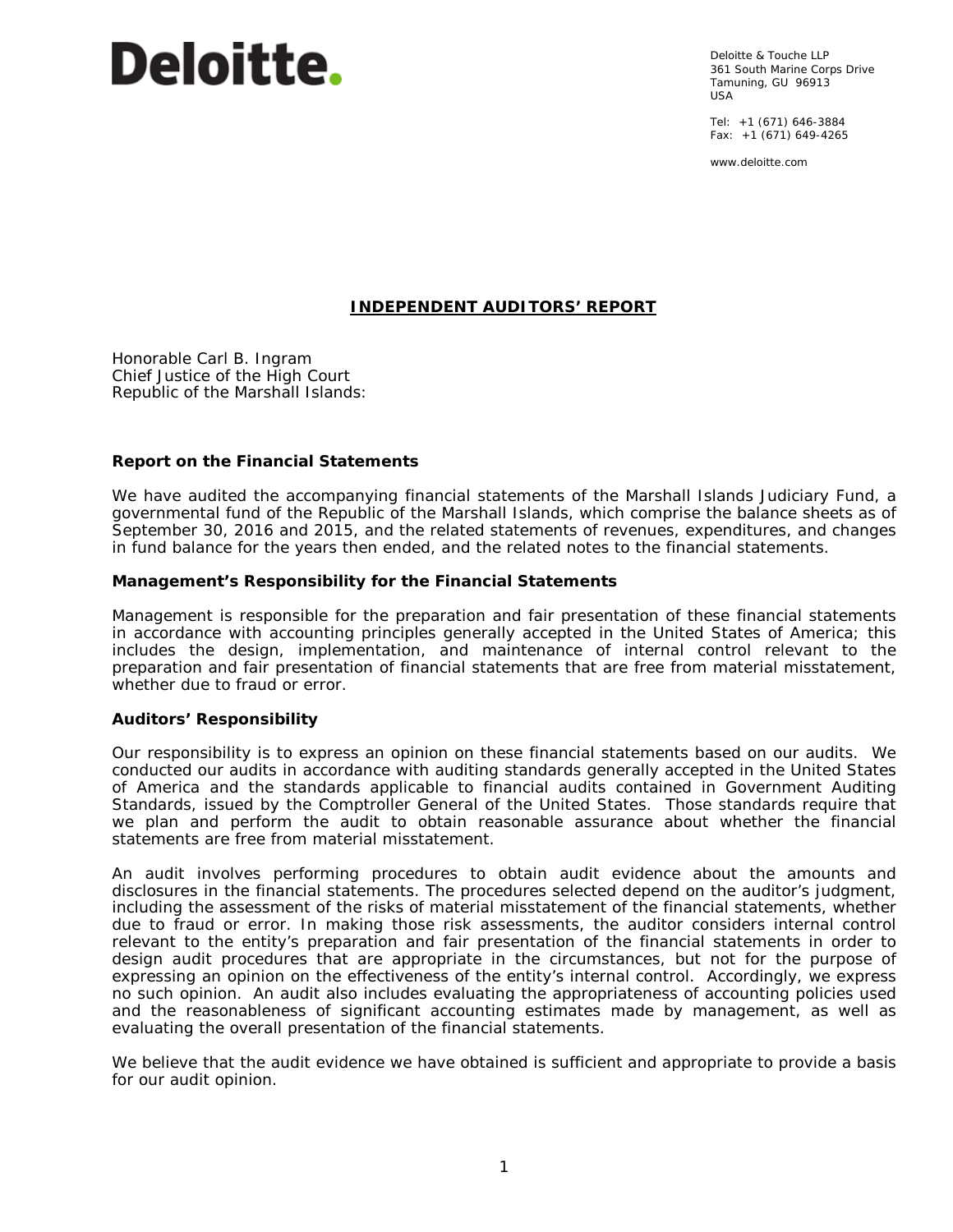# *Opinion*

In our opinion, the financial statements referred to above present fairly, in all material respects, the financial position of the Marshall Islands Judiciary Fund as of September 30, 2016 and 2015, and the results of its operations for the years then ended in accordance with accounting principles generally accepted in the United States of America.

#### *Emphasis of a Matter - Reporting Entity*

As discussed in Note 1 to the financial statements, the financial statements referred to above present only the Marshall Islands Judiciary Fund and are not intended to present fairly the financial position and results of operations of the Republic of the Marshall Islands in conformity with accounting principles generally accepted in the United States of America.

#### *Other Matters*

#### *Other Information*

Our audit was conducted for the purpose of forming an opinion on the financial statements as a whole. The Other Supplementary Information, as set forth in Section III of the foregoing table of contents, is presented for purposes of additional analysis and is not a required part of the financial statements. The Other Supplementary Information is the responsibility of management and was derived from and relates directly to the underlying accounting and other records used to prepare the financial statements. Such information has been subjected to the auditing procedures applied in the audit of the financial statements and certain additional procedures, including comparing and reconciling such information directly to the underlying accounting and other records used to prepare the financial statements or to the financial statements themselves, and other additional procedures in accordance with auditing standards generally accepted in the United States of America. In our opinion, the Other Supplementary Information set forth in Section III of the foregoing table of contents is fairly stated, in all material respects, in relation to the financial statements as a whole.

#### **Other Reporting Required by** *Government Auditing Standards*

In accordance with *Government Auditing Standards*, we have also issued our report dated May 3, 2017, on our consideration of the Marshall Islands Judiciary Fund's internal control over financial reporting and on our tests of its compliance with certain provisions of laws, regulations, contracts, and grant agreements and other matters. The purpose of that report is to describe the scope of our testing of internal control over financial reporting and compliance and the results of that testing, and not to provide an opinion on internal control over financing reporting or on compliance. That report is an integral part of an audit performed in accordance with *Government Auditing Standards* in considering the Marshall Islands Judiciary Fund's internal control over financial reporting and compliance.

off Nackel

May 3, 2017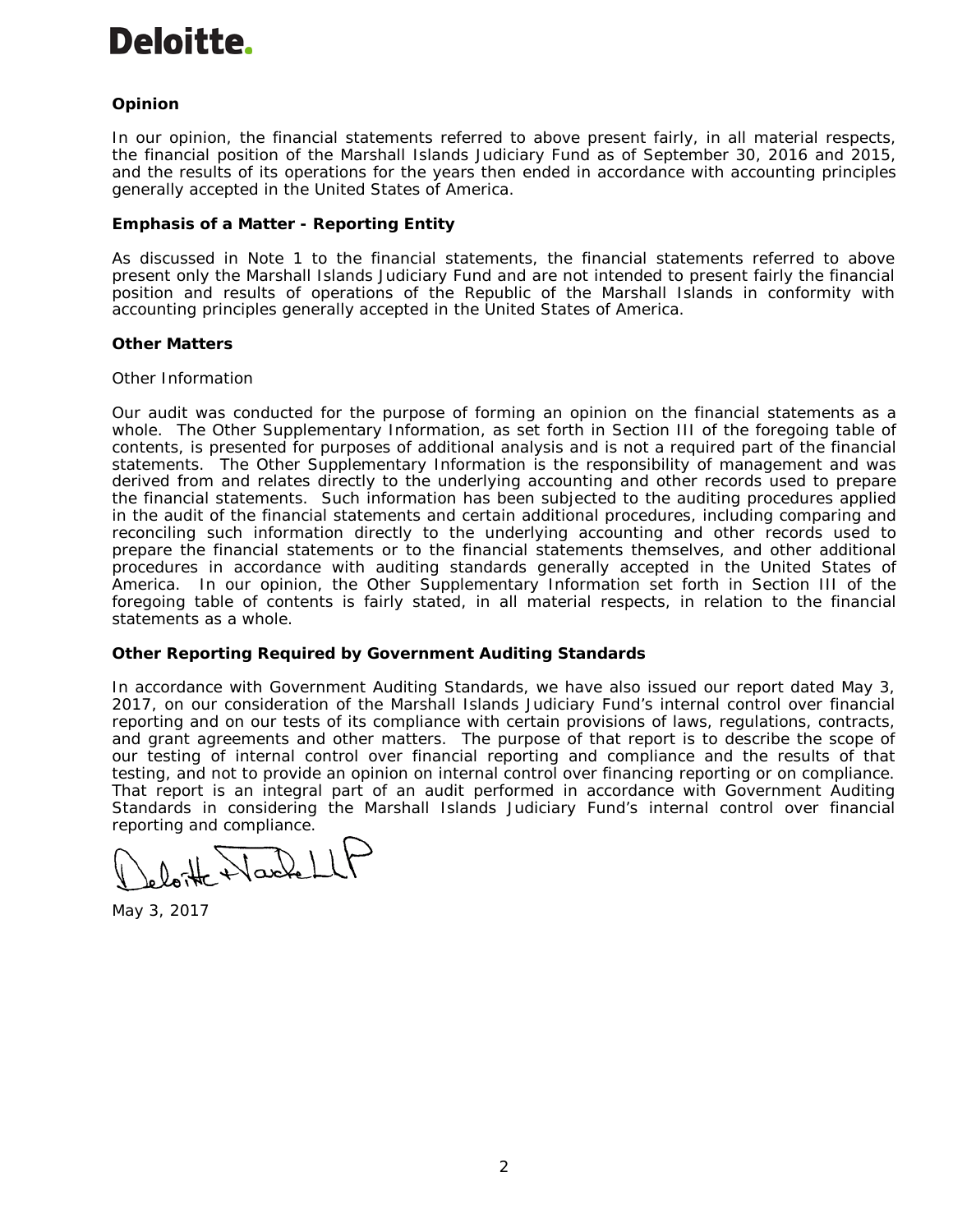# Balance Sheets September 30, 2016 and 2015

|                                                                    |          | 2016                             | 2015                     |
|--------------------------------------------------------------------|----------|----------------------------------|--------------------------|
| <b>ASSETS</b>                                                      |          |                                  |                          |
| Cash<br>Accounts receivable                                        | \$<br>\$ | $314,664$ \$<br>9,099<br>323,763 | \$<br>326,752<br>326,752 |
| <b>LIABILITIES AND FUND BALANCE</b>                                |          |                                  |                          |
| Liabilities:<br>Accounts payable<br>Other liabilities and accruals | \$       | 6,803                            | \$<br>5,188<br>5,985     |
| <b>Total liabilities</b>                                           |          | 6,803                            | 11,173                   |
| Contingency                                                        |          |                                  |                          |
| Fund balance:<br>Committed                                         |          | 316,960                          | 315,579                  |
| Total liabilities and fund balance                                 | \$       | 323,763 \$                       | 326,752                  |
|                                                                    |          |                                  |                          |

See accompanying notes to financial statements.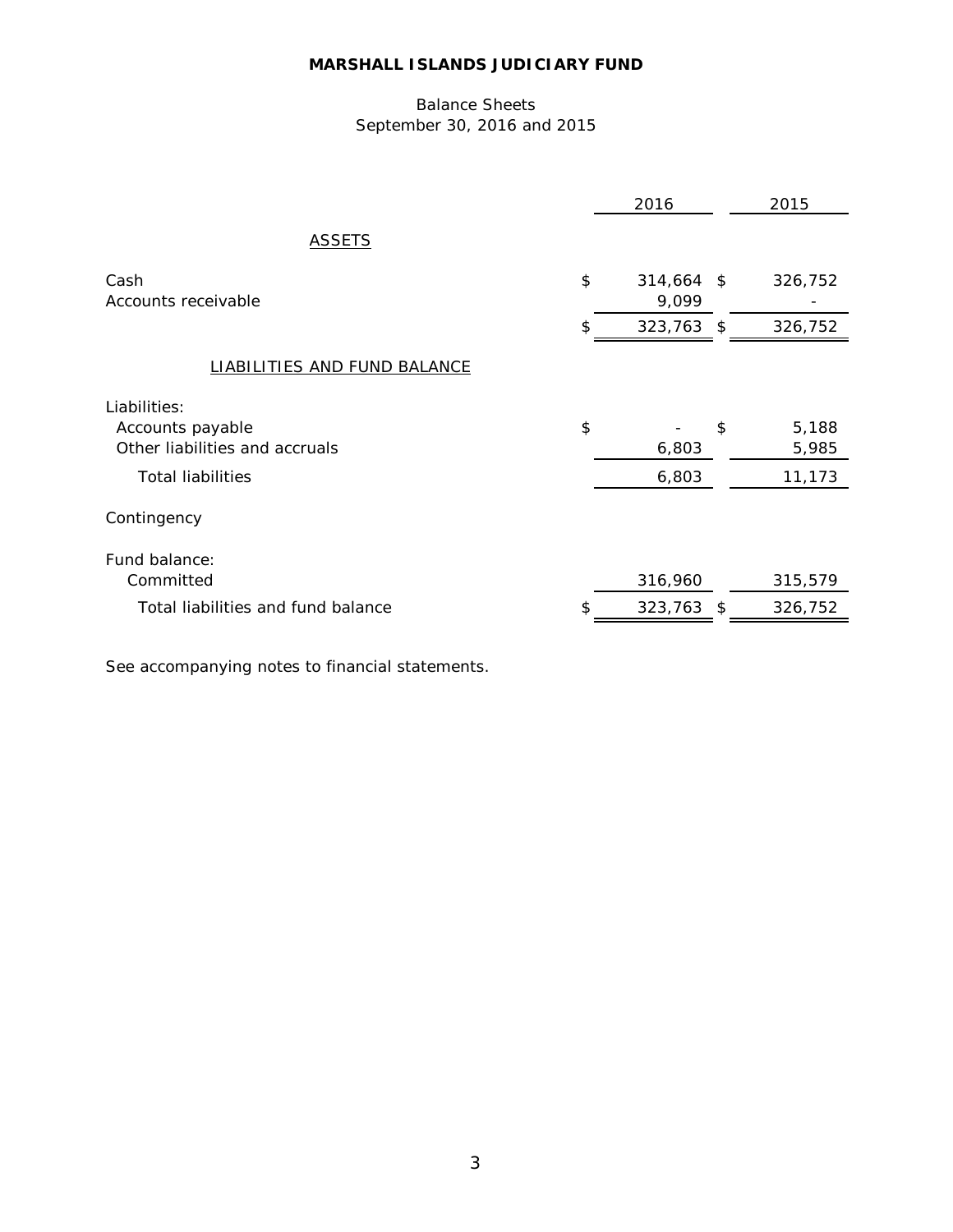# Statements of Revenues, Expenditures, and Changes in Fund Balance Years Ended September 30, 2016 and 2015

|                                           | 2016          |     | 2015      |
|-------------------------------------------|---------------|-----|-----------|
| Revenues:                                 |               |     |           |
| Nitijela appropriation                    | \$<br>916,908 | -\$ | 943,390   |
| Fines and fees                            | 67,897        |     | 48,302    |
| Interest                                  | 934           |     | 1,022     |
| Other                                     | 34,132        |     | 41,803    |
| Total revenues                            | 1,019,871     |     | 1,034,517 |
| Expenditures:                             |               |     |           |
| Salaries, wages and benefits              | 573,620       |     | 574,324   |
| Supplies and materials                    | 119,585       |     | 48,377    |
| Travel                                    | 64,451        |     | 32,658    |
| Leased housing                            | 56,250        |     | 67,500    |
| Communications                            | 48,443        |     | 44,290    |
| Capital outlay                            | 44,801        |     | 80,050    |
| Utilities                                 | 39,870        |     | 54,344    |
| Professional services                     | 23,931        |     | 12,582    |
| Repairs and maintenance                   | 8,938         |     | 17,508    |
| POL                                       | 7,967         |     | 9,909     |
| Miscellaneous                             | 30,634        |     | 20,507    |
| Total expenditures                        | 1,018,490     |     | 962,049   |
| Net change in fund balance                | 1,381         |     | 72,468    |
| Fund balance at the beginning of the year | 315,579       |     | 243,111   |
| Fund balance at the end of the year       | \$<br>316,960 | \$  | 315,579   |

See accompanying notes to financial statements.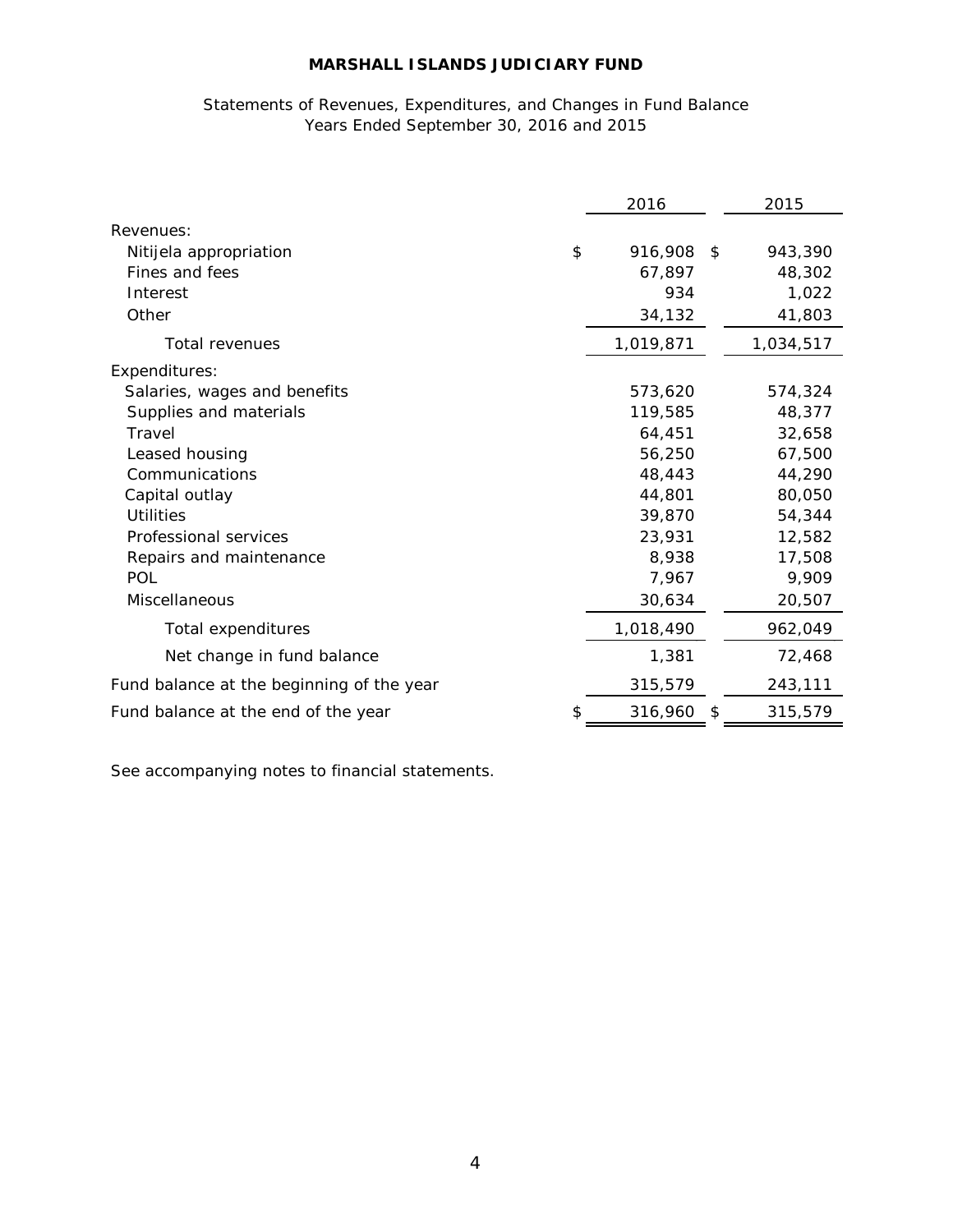Notes to Financial Statements September 30, 2016 and 2015

#### (1) Organization

The Marshall Islands Constitution vests the country's judicial power in an independent judiciary. The Marshall Islands judiciary (the Judiciary) includes a supreme court, high court, traditional rights court, district court, and community courts as well as a judicial service commission and court staff. The Judiciary officially commenced operation on March 3, 1982, assuming judicial functions in the Marshall Islands that had been discharged by the Trust Territory of the Pacific Islands courts.

The Marshall Islands Judiciary Fund (the Judiciary Fund), a governmental fund of the Republic of the Marshall Islands (RepMar), was established pursuant to the Judiciary Fund Act 1989, as amended. The objective of the Judiciary Fund is to establish a more efficient means for administration of funds received by the Judiciary and for related purposes. The Judiciary Fund is primarily funded through operational appropriations from the Nitijela (the RepMar Legislature).

The Chief Justice of the High Court and the Clerk of the Courts acting together are responsible for opening and maintaining bank accounts as is necessary for the efficient operation of the Judiciary and for setting policy, strategy and financial guidelines for the day-to-day operations of the Judiciary.

The accompanying financial statements relate solely to those accounting records maintained by the Judiciary, and do not incorporate any accounts related to any other departments or agencies of RepMar that may be accounted for by RepMar's Treasury. The Judiciary Fund is considered to be a blended component unit (a governmental fund) of RepMar.

#### (2) Summary of Significant Accounting Policies

The accompanying financial statements have been prepared in accordance with accounting principles generally accepted in the United States of America (GAAP) as applied to governmental units. The Governmental Accounting Standards Board (GASB) is the The Governmental Accounting Standards Board (GASB) is the recognized standard-setting body for establishing governmental accounting and financial reporting principles. The more significant of the Judiciary Fund's accounting policies are described below.

#### Measurement Focus and Basis of Accounting

The Judiciary Fund reports its financial position and the results of operations in one governmental fund. A fund is a separate accounting entity with a self-balancing set of accounts. They are concerned only with the measurement of financial position and are not involved with measurement of results of operations. Fund accounting is designed to involved with measurement of results of operations. demonstrate legal compliance and to aid financial management by segregating transactions related to certain government functions or activities. Governmental funds are used to account for all or most of a government's general activities, including the collection and disbursement of earmarked monies (special revenue funds).

Governmental funds are used to account for all or most of a government's general activities, including the collection and disbursement of earmarked monies (special revenue funds). The Judiciary Fund's special revenue fund consists of the following:

i. Operations Fund - This fund was established to account for monies received by the Judiciary Fund for operational purposes appropriated by RepMar as well as general fees, fines or other sums collected by the Court.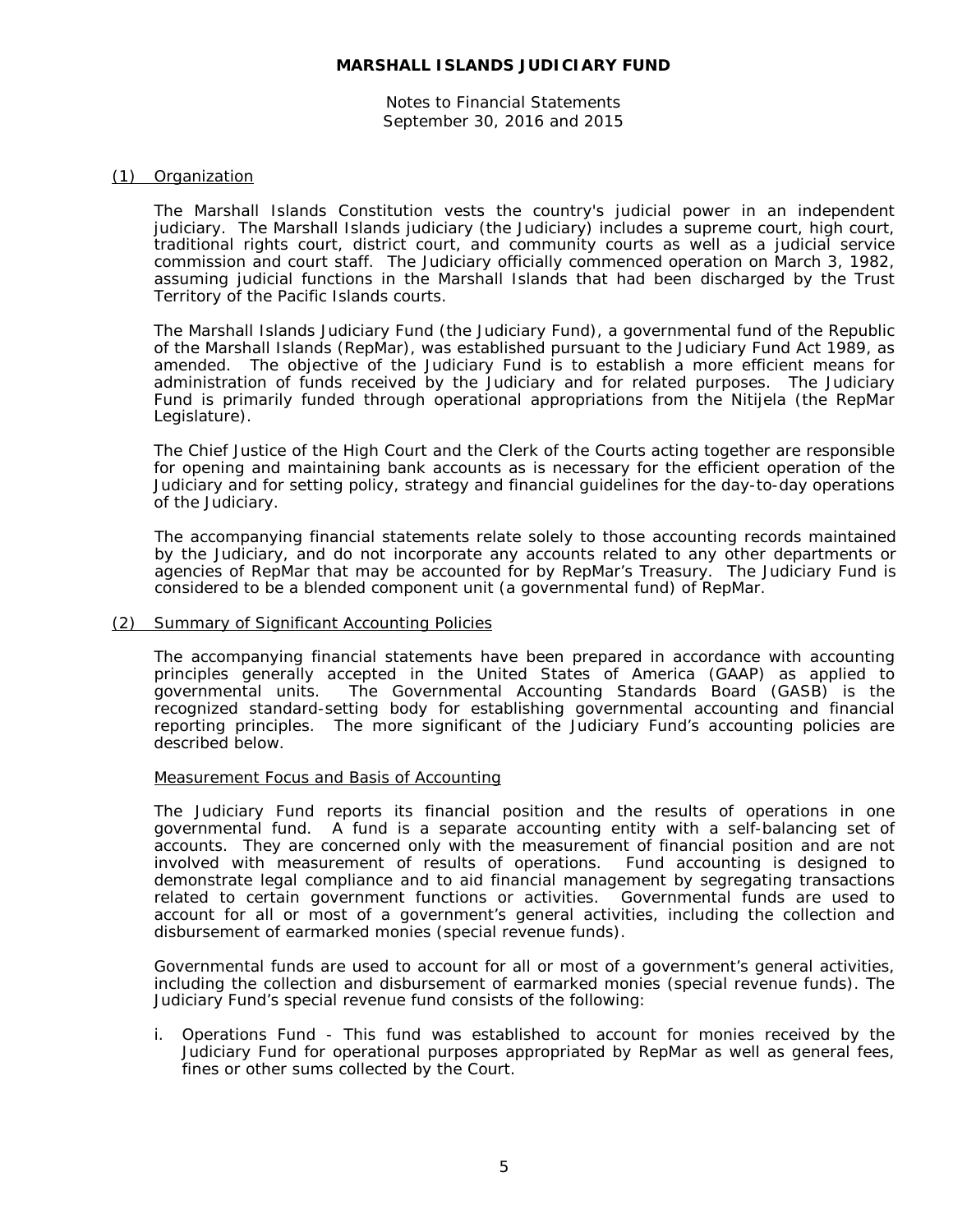Notes to Financial Statements September 30, 2016 and 2015

#### (2) Summary of Significant Accounting Policies, Continued

#### Measurement Focus and Basis of Accounting, Continued

ii. Legal Aid Fund - This fund was established to account for monies received by the Judiciary Fund for the provision of legal aid services to those who cannot afford the cost of legal representation.

No external restrictions are imposed with respect to fund balance amounts recorded by the Legal Aid Fund. Instead, fund balance amounts of the Legal Aid Fund are considered committed for designated purposes internally imposed by the Court.

#### Basis of Presentation

The accounting and financial reporting treatment applied to a fund is determined by its measurement focus. All governmental funds are accounted for using a current financial resources measurement focus. With this measurement focus, only current assets and current liabilities generally are included in the balance sheet. Operating statements of these funds present increases (i.e., revenues and other financing sources) and decreases (i.e., expenditures and other financing uses) in fund balance.

The modified accrual basis of accounting is used by all governmental fund types. Under the modified accrual basis of accounting, revenues are recognized when susceptible to accrual (i.e. when they become both measurable and available). "Measurable" means the amount of the transaction can be determined and "available" means collectible within the current period or soon enough thereafter to be used to pay liabilities of the current period. For this purpose, the Judiciary Fund considers revenues to be available if they are collected within 90 days of the end of the current fiscal period. Expenditures are recorded when the related fund liability is incurred.

#### Budget

An annual appropriated budget has not been formally adopted on a legal basis or a basis consistent with GAAP. Accordingly, a budget to actual presentation is not required or presented.

#### Cash

The deposit and investment policies of the Judiciary Fund are governed by 3 MIRC 7, *Investments of Public Funds*, and 11 MIRC 1, *Financial Management*. Custodial credit risk is the risk that in the event of a bank failure, the Judiciary Fund's deposits may not be returned to it. Such deposits are not covered by depository insurance and are either uncollateralized or collateralized with securities held by the pledging financial institution or held by the pledging financial institution but not in the depositor-government's name. The Judiciary Fund does not have a deposit policy for custodial credit risk.

For purposes of the balance sheets, cash is defined as cash on hand and cash held in demand accounts. As of September 30, 2016 and 2015, the carrying amounts of cash were \$314,664 and \$326,752, respectively, and the corresponding bank balances were \$314,742 and \$331,614, respectively. Of the bank balances, \$66,386 and \$99,115, respectively, are maintained in a financial institution subject to Federal Deposit Insurance Corporation (FDIC) insurance with the remaining amounts of \$248,356 and \$232,499, respectively, being maintained in a financial institution not subject to depository insurance. As of September 30, 2016 and 2015, bank deposits in the amount of \$66,386 and \$99,115, respectively, were FDIC insured. The Judiciary Fund does not require collateralization of its cash deposits; therefore, deposit levels in excess of FDIC insurance coverage are uncollateralized. Accordingly, these deposits are exposed to custodial credit risk.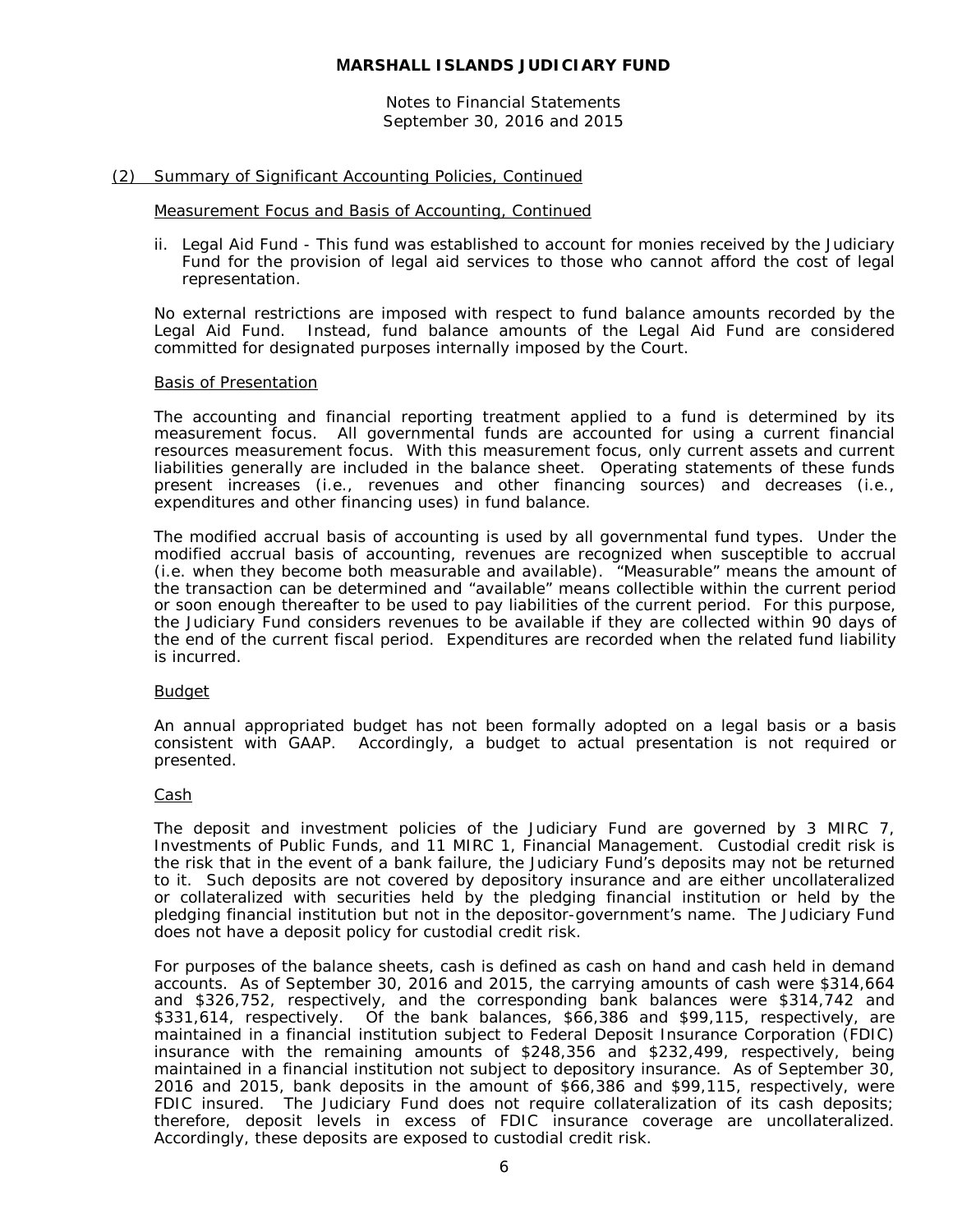Notes to Financial Statements September 30, 2016 and 2015

#### (2) Summary of Significant Accounting Policies, Continued

#### Compensated Absences

The Judiciary Fund recognizes expenditures for annual leave and sick leave when leave is actually taken. Accordingly, unused annual leave and sick leave are not included as an obligation within the balance sheet unless such leave is expected to be liquidated with expendable available financial resources, at which time expenditures and related fund liabilities would be recognized.

#### Fund Balance

Fund balance classifications are based on the extent to which the Judiciary Fund is bound to honor constraints on the specific purposes for which amounts in those funds can be spent and are reported under the following fund balance classifications:

- Non-spendable includes fund balance amounts that cannot be spent either because it is not in spendable form or because of legal or contractual constraints.
- Restricted includes fund balance amounts that are constrained for specific purposes which are externally imposed by providers, such as creditors or amounts constrained due to constitutional provisions or enabling legislation.
- Committed includes fund balance amounts that are constrained for specific purposes that are internally imposed by the government through formal action of the highest level of decision making authority and does not lapse at year-end.
- Assigned includes fund balance amounts that are intended to be used for specific purposes that are neither considered restricted nor committed.
- Unassigned includes negative fund balances in other governmental funds.

Restricted/committed amounts are spent first when both the restricted and unrestricted fund balance are available unless there are legal documents/contracts that prohibit doing this. In addition, committed, then assigned, and lastly unassigned amounts of the unrestricted fund balance are expended in that order.

A formal minimum fund balance policy has not been adopted.

#### Taxes

The Judiciary Fund and related transactions are not subject to any tax, rate, charge, or impost under any other law.

#### **Estimates**

The preparation of financial statements in conformity with GAAP requires management to make estimates and assumptions that affect the reported amounts of assets and liabilities and disclosure of contingent assets and liabilities at the date of the financial statements and the reported amounts of revenues and expenses during the reporting period. Actual results could differ from those estimates.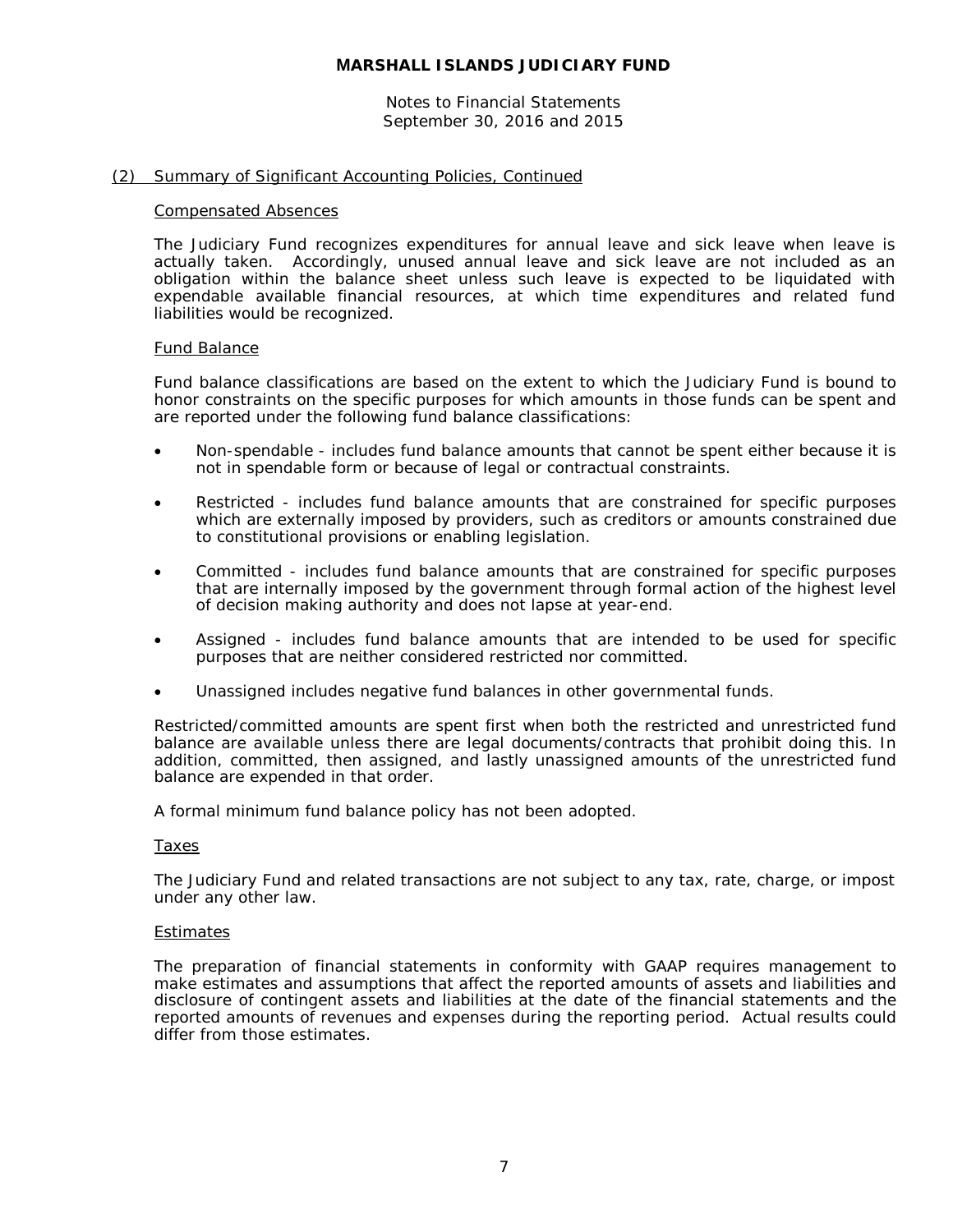Notes to Financial Statements September 30, 2016 and 2015

#### (2) Summary of Significant Accounting Policies, Continued

#### New Accounting Standards

During the year ended September 30, 2016, the Judiciary Fund implemented the following pronouncements:

- GASB Statement No. 72, *Fair Value Measurement and Application,* which addresses accounting and financial reporting issues related to fair value measurements and requires entities to expand their fair value disclosures by determining major categories of debt and equity securities within the fair value hierarchy on the basis of the nature and risk of the investment.
- GASB Statement No. 76, *The Hierarchy of Generally Accepted Accounting Principles for State and Local Governments*, which eliminates two of the four categories of authoritative GAAP that exist under the existing hierarchy prescribed by Statement No. 55. The two categories that will remain under the new standard are (1) GASB Statements and (2) GASB technical bulletins and implementation guides in addition to AICPA guidance that the GASB clears.
- GASB Statement No. 79, *Certain External Investment Pools and Pool Participants*, addresses for certain external investment pools and their participants the accounting and financial reporting implications that result from changes in the regulatory provisions referenced by previous accounting and financial reporting standards. Those provisions were based on the Investment Company Act of 1940, Rule 2a7. Rule 2a7 contains the Securities and Exchange Commission's regulations that apply to money market funds and were significantly amended in 2014.

The implementation of these statements did not have a material effect on the accompanying financial statements.

In June 2015, GASB issued Statement No. 73, *Accounting and Financial Reporting for*  Pensions and Related Assets That Are Not Within the Scope of GASB Statement 68, and *Amendments to Certain Provisions of GASB Statements 67 and 68*, which aligns the reporting requirements for pensions and pension plans not covered in GASB Statements 67 and 68 with the reporting requirements in Statement 68. The provisions in Statement No. 73 are effective for fiscal years beginning after June 15, 2015, with the exception of the provisions that address employers and governmental nonemployer contributing entities for pensions that are not within the scope of Statement 68, which are effective for fiscal years beginning after June 15, 2016. Management does not believe that the implementation of this statement will have a material effect on the financial statements.

In June 2015, GASB issued Statement No. 74, *Financial Reporting for Postemployment Benefit Plans Other Than Pension Plans*, which replaces Statements No. 43, *Financial Reporting for Postemployment Benefit Plans Other Than Pension Plans*, as amended, and No. 57, *OPEB Measurements by Agent Employers and Agent Multiple-Employer Plans*, and addresses financial reporting requirements for governments whose employees are provided with postemployment benefits other than pensions (other postemployment benefits or OPEB). The provisions in Statement No. 74 are effective for fiscal years beginning after June 15, 2016. Management does not believe that the implementation of this statement will have a material effect on the financial statements.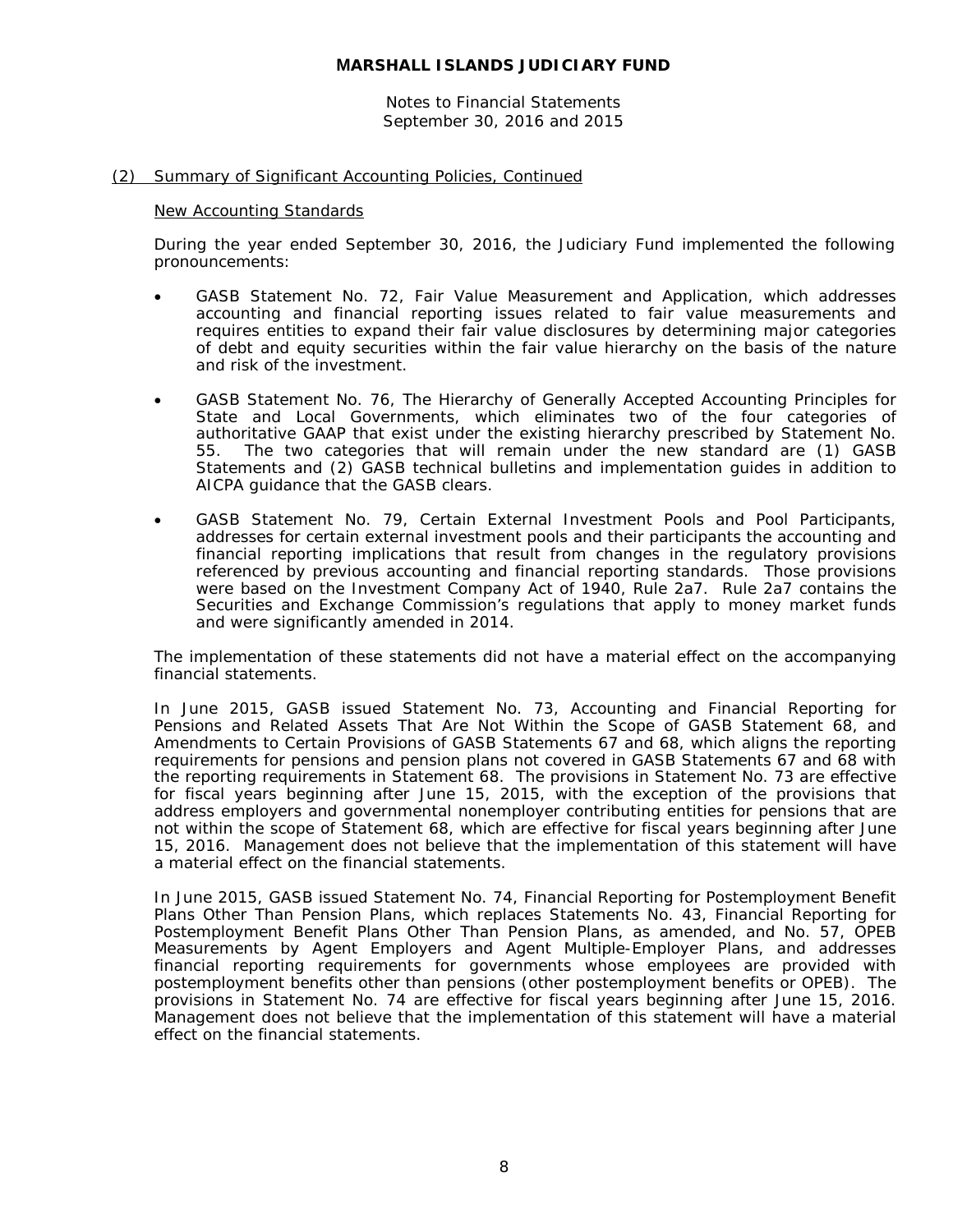Notes to Financial Statements September 30, 2016 and 2015

#### (2) Summary of Significant Accounting Policies, Continued

#### New Accounting Standards, Continued

In June 2015, GASB issued Statement No. 75, *Accounting and Financial Reporting for Postemployment Benefits Other Than Pensions*, which replaces the requirements of Statements No. 45, *Accounting and Financial Reporting by Employers for Postemployment Benefits Other Than Pensions*, as amended, and No. 57, *OPEB Measurements by Agent Employers and Agent Multiple-Employer Plans*, and provides guidance on reporting by governments that provide OPEB to their employees and for governments that finance OPEB for employees of other governments. The provisions in Statement No. 75 are effective for fiscal years beginning after June 15, 2017. Management does not believe that the implementation of this statement will have a material effect on the financial statements.

In August 2015, GASB issued Statement No. 77, *Tax Abatement Disclosures*, which requires governments that enter into tax abatement agreements to disclose certain information about the agreements. The provisions in Statement No. 77 are effective for fiscal years beginning after December 15, 2015. Management does not believe that the implementation of this statement will have a material effect on the financial statements.

In December 2015, GASB issued Statement No. 78, *Pensions Provided through Certain Multiple-Employer Defined Benefit Pension Plans,* which addresses a practice issue regarding the scope and applicability of Statement No. 68, *Accounting and Financial Reporting for Pensions*. The provisions in Statement No. 78 are effective for fiscal years beginning after December 15, 2015. Management does not believe that the implementation of this statement will have a material effect on the financial statements.

In January 2016, GASB issued Statement No. 80, *Blending Requirements for Certain Component Units - an amendment of GASB Statement No. 14,* which improves financial reporting by clarifying the financial statement presentation requirements for certain component units. The provisions in Statement No. 80 are effective for fiscal years beginning after June 15, 2016. Management does not believe that the implementation of this statement will have a material effect on the financial statements.

In March 2016, GASB issued Statement No. 81, *Irrevocable Split-Interest Agreements,* which improves accounting and financial reporting for irrevocable split-interest agreements by providing recognition and measurement guidance for situations in which a government is a beneficiary of the agreement. The provisions in Statement No. 81 are effective for fiscal years beginning after December 15, 2016. Management does not believe that the implementation of this statement will have a material effect on the financial statements.

In March 2016, GASB issued Statement No. 82, *Pension Issues - an amendment of GASB Statements No. 67, No. 68, and No. 73,* which addresses issues regarding (1) the presentation of payroll-related measures in required supplementary information, (2) the selection of assumptions and the treatment of deviations from the guidance in an Actuarial Standard of Practice for financial reporting purposes, and (3) the classification of payments made by employers to satisfy employee (plan member) contribution requirements. The provisions in Statement No. 82 are effective for fiscal years beginning after June 15, 2016. Management does not believe that the implementation of this statement will have a material effect on the financial statements.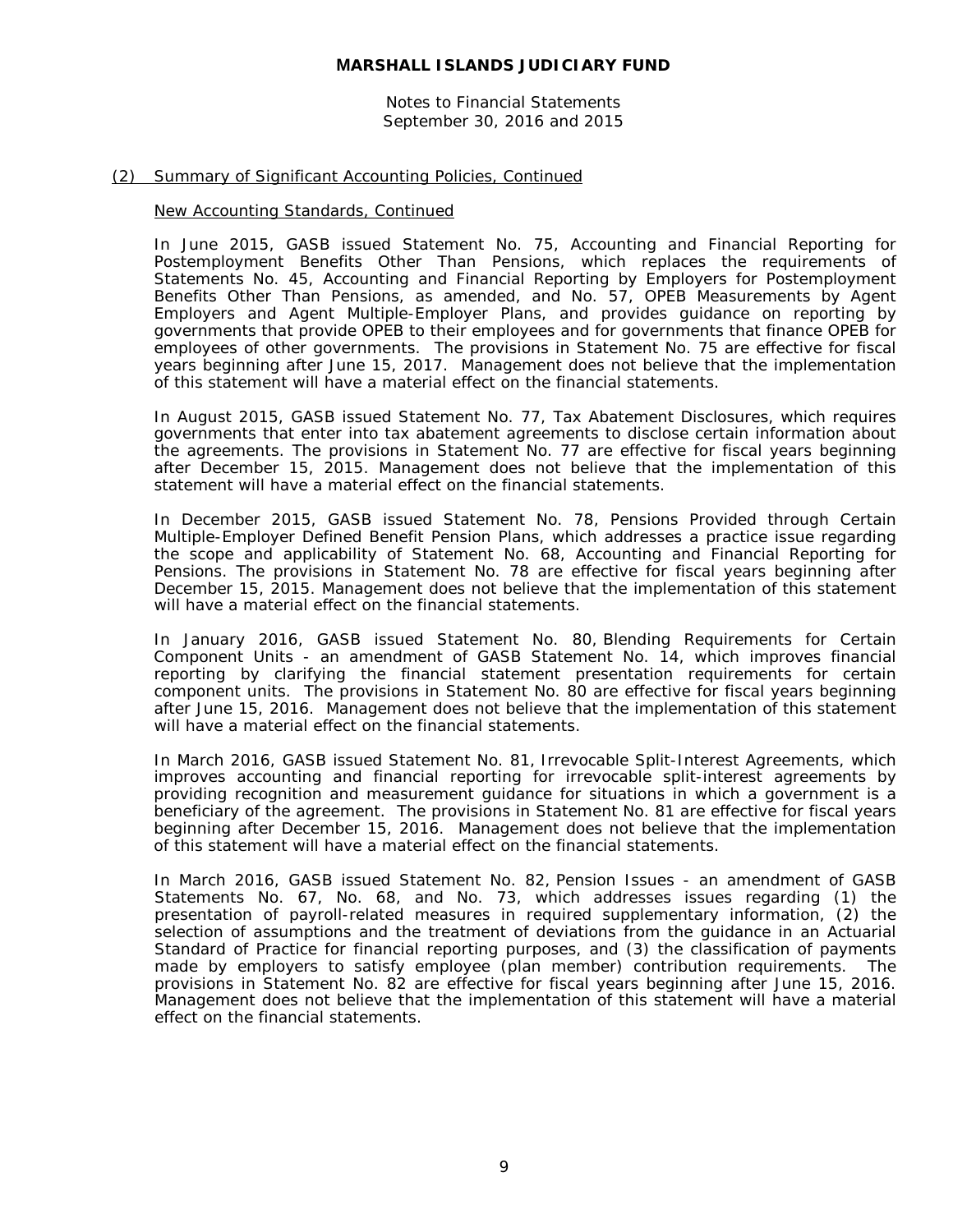Notes to Financial Statements September 30, 2016 and 2015

#### (3) Risk Management

The Judiciary Fund is exposed to various risks of loss related to torts; theft of; errors and omissions; injuries to employees; and natural disasters. The Judiciary Fund has elected to purchase commercial insurance from independent third parties for the risks of loss to which it is exposed with respect to the use of motor vehicles. For other risks of loss to which it is exposed, the Judiciary Fund has elected not to purchase commercial insurance. Instead, the Judiciary Fund believes it is more economical to manage its risks internally. Claims expenditures and liabilities are reported when it is probable that a loss has occurred and the amount of that loss can be reasonably estimated. These losses include an estimate of claims that have been incurred but not reported. No material losses have resulted from the Judiciary Fund's risk management activities for the past years.

#### (4) Related Party Transactions

The Judiciary Fund is a governmental fund of RepMar and is thus affiliated with all RepMarowned and affiliated entities. During the years ended September 30, 2016 and 2015, the Judiciary Fund recognized certain on-behalf payments as contributions from RepMar, totaling \$573,620 and \$585,665, respectively, representing certain payroll and related expenditures that RepMar paid directly on behalf of the Judiciary Fund.

During the years ended September 30, 2016 and 2015, the operations of the Judiciary Fund were funded by appropriations from RepMar of \$916,908 and \$943,390, respectively, of which \$343,288 and \$357,725, respectively, represented cash payments received by the Judiciary Fund.

#### (5) Contingency

The Judiciary Fund receives a substantial amount of its revenue from annual RepMar appropriations. A significant reduction in the level of budgetary support from RepMar, if this were to occur, may have an effect on the Judiciary Fund's programs and activities. For the year ended September 30, 2017, RepMar appropriated funding to the Judiciary Fund in the amount of \$1,082,859 for the purpose of funding programs and activities of the Judiciary Fund.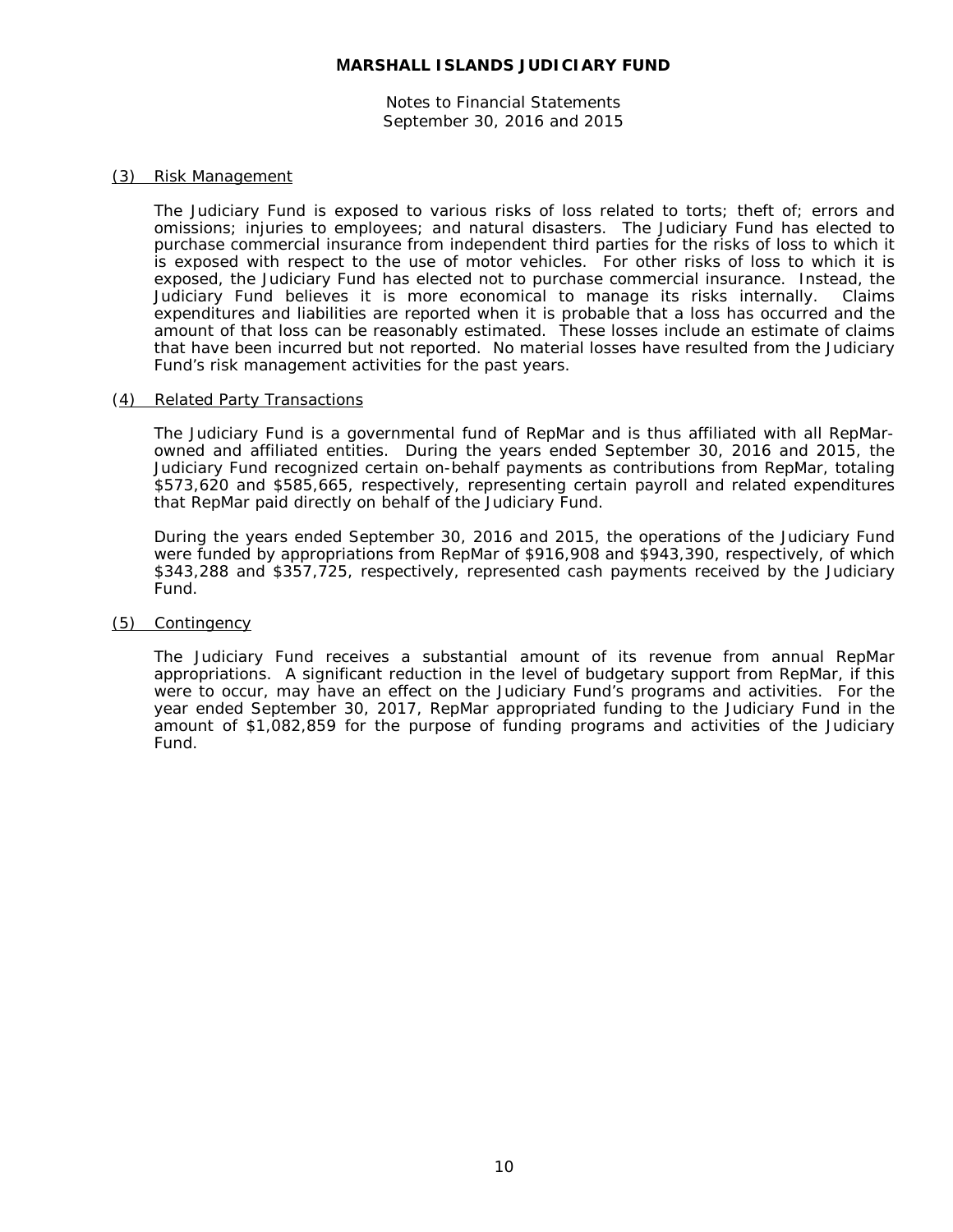Combining Balance Sheet September 30, 2016

|                                                | Operations             |            | Legal<br>Aid |               | Total            |
|------------------------------------------------|------------------------|------------|--------------|---------------|------------------|
| <b>ASSETS</b>                                  |                        |            |              |               |                  |
| Cash<br>Accounts receivable                    | \$<br>164,499<br>9,099 | \$         | 150,165      | - \$          | 314,664<br>9,099 |
|                                                | \$<br>173,598          | \$         | 150,165      | $\sqrt[6]{2}$ | 323,763          |
| LIABILITIES AND FUND BALANCE                   |                        |            |              |               |                  |
| Liabilities:<br>Other liabilities and accruals | \$<br>6,803            | $\sqrt{2}$ |              | \$            | 6,803            |
| Fund balance:<br>Committed                     | 166,795                |            | 150,165      |               | 316,960          |
| Total liabilities and fund balance             | \$<br>173,598          | \$         | 150,165      | \$            | 323,763          |

See accompanying independent auditors' report.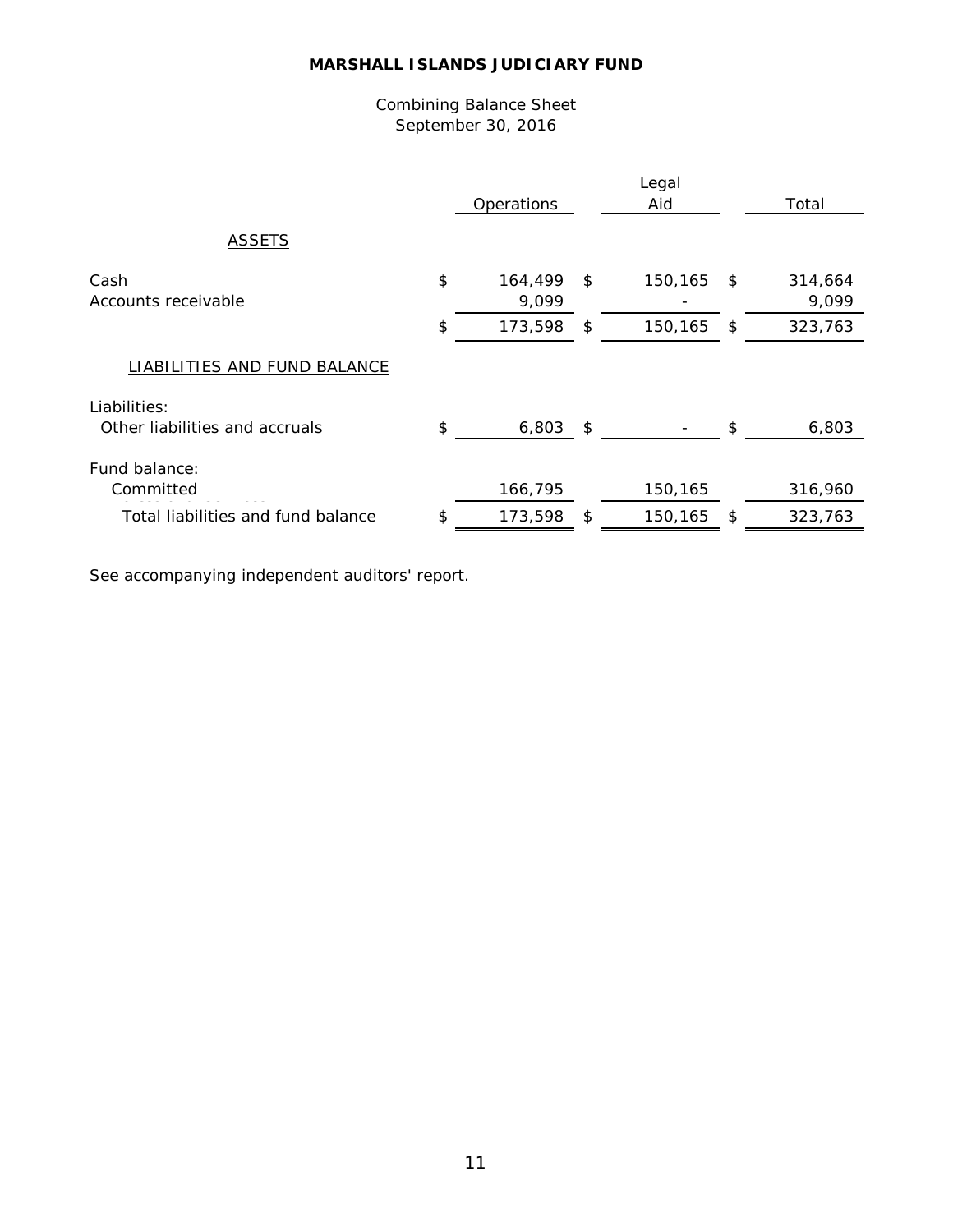# Combining Statement of Revenues, Expenditures, and Changes in Fund Balance Year Ended September 30, 2016

|                                           |               | Legal         |               |
|-------------------------------------------|---------------|---------------|---------------|
|                                           | Operations    | Aid           | Total         |
| Revenues:                                 |               |               |               |
| Nitijela appropriation                    | \$<br>862,540 | \$<br>54,368  | \$<br>916,908 |
| Fines and fees                            | 53,777        | 14,120        | 67,897        |
| Interest                                  | 934           |               | 934           |
| Other                                     | 34,132        |               | 34,132        |
| Total revenues                            | 951,383       | 68,488        | 1,019,871     |
| Expenditures:                             |               |               |               |
| Salaries, wages and benefits              | 573,620       |               | 573,620       |
| Supplies and materials                    | 119,585       |               | 119,585       |
| Travel                                    | 64,451        |               | 64,451        |
| Leased housing                            | 56,250        |               | 56,250        |
| Communications                            | 48,443        |               | 48,443        |
| Capital outlay                            | 44,801        |               | 44,801        |
| <b>Utilities</b>                          | 39,870        |               | 39,870        |
| Professional services                     | 23,931        |               | 23,931        |
| Repairs and maintenance                   | 8,938         |               | 8,938         |
| <b>POL</b>                                | 7,967         |               | 7,967         |
| Miscellaneous                             | 24,284        | 6,350         | 30,634        |
| Total expenditures                        | 1,012,140     | 6,350         | 1,018,490     |
| Net change in fund balance                | (60, 757)     | 62,138        | 1,381         |
| Fund balance at the beginning of the year | 227,552       | 88,027        | 315,579       |
| Fund balance at the end of the year       | \$<br>166,795 | \$<br>150,165 | \$<br>316,960 |

See accompanying independent auditors' report.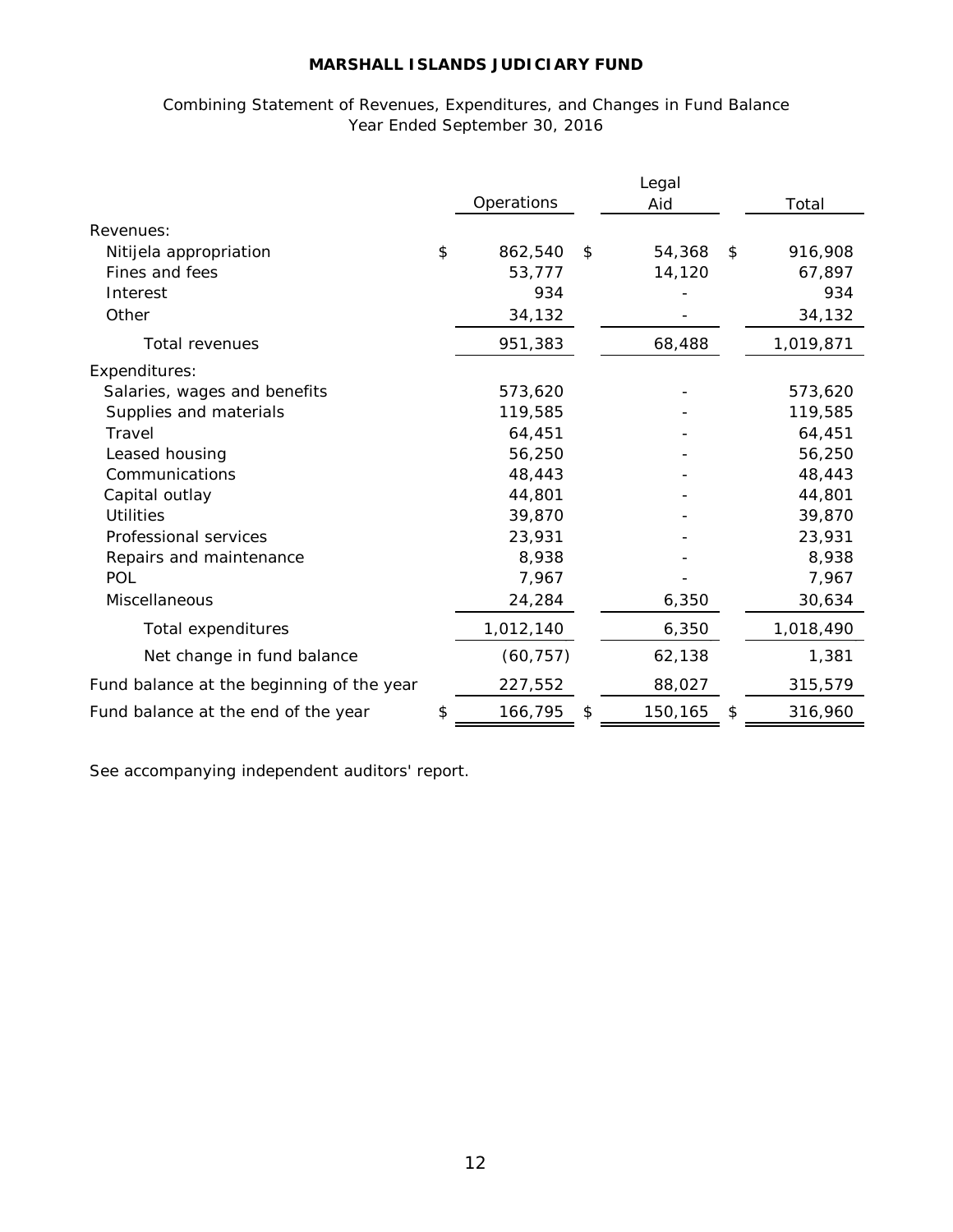Deloitte & Touche LLP 361 South Marine Corps Drive Tamuning, GU 96913 USA

Tel: +1 (671) 646-3884 Fax: +1 (671) 649-4265

www.deloitte.com

#### **INDEPENDENT AUDITORS' REPORT ON INTERNAL CONTROL OVER FINANCIAL REPORTING AND ON COMPLIANCE AND OTHER MATTERS BASED ON AN AUDIT OF FINANCIAL STATEMENTS PERFORMED IN ACCORDANCE WITH** *GOVERNMENT AUDITING STANDARDS*

Honorable Carl B. Ingram Chief Justice of the High Court Republic of the Marshall Islands:

We have audited, in accordance with the auditing standards generally accepted in the United States of America and the standards applicable to financial audits contained in *Government Auditing Standards* issued by the Comptroller General of the United States, the financial statements of the Marshall Islands Judiciary Fund, which comprise the balance sheet as of September 30, 2016, and the related statement of revenues, expenditures, and changes in fund balance for the year then ended, and the related notes to the financial statements, and have issued our report thereon dated May 3, 2017.

# **Internal Control Over Financial Reporting**

In planning and performing our audit of the financial statements, we considered the Marshall Islands Judiciary Fund's internal control over financial reporting (internal control) to determine the audit procedures that are appropriate in the circumstances for the purpose of expressing our opinion on the financial statements, but not for the purpose of expressing an opinion on the effectiveness of the Marshall Islands Judiciary Fund's internal control. Accordingly, we do not express an opinion on the effectiveness of the Marshall Islands Judiciary Fund's internal control.

A *deficiency in internal control* exists when the design or operation of a control does not allow management or employees, in the normal course of performing their assigned functions, to prevent, or detect and correct, misstatements on a timely basis. A *material weakness* is a deficiency, or a combination of deficiencies, in internal control, such that there is a reasonable possibility that a material misstatement of the entity's financial statements will not be prevented, or detected and corrected on a timely basis. A *significant deficiency* is a deficiency, or a combination of deficiencies, in internal control that is less severe than a material weakness, yet important enough to merit attention by those charged with governance.

Our consideration of internal control was for the limited purpose described in the first paragraph of this section and was not designed to identify all deficiencies in internal control that might be material weaknesses or significant deficiencies. Given these limitations, during our audit we did not identify any deficiencies in internal control that we consider to be material weaknesses. However, material weaknesses may exist that have not been identified.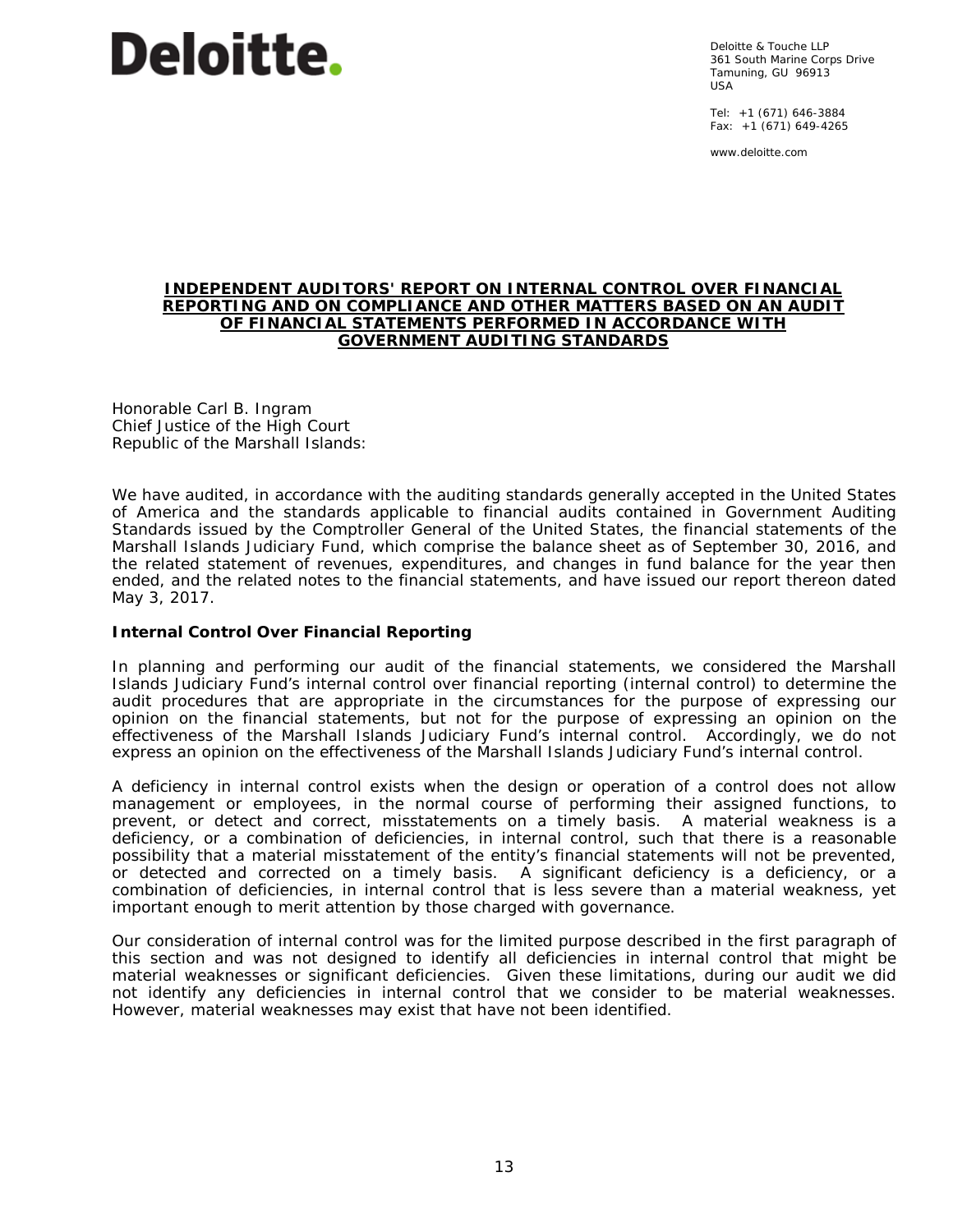# **Compliance and Other Matters**

As part of obtaining reasonable assurance about whether the Marshall Islands Judiciary Fund's financial statements are free from material misstatement, we performed tests of its compliance with certain provisions of laws, regulations, contracts, and grant agreements, noncompliance with which could have a direct and material effect on the determination of financial statement amounts. However, providing an opinion on compliance with those provisions was not an objective of our audit, and accordingly, we do not express such an opinion. The results of our tests disclosed no instances of noncompliance or other matters that are required to be reported under *Government Auditing Standards*.

### **Purpose of this Report**

The purpose of this report is solely to describe the scope of our testing of internal control and compliance and the results of that testing, and not to provide an opinion on the effectiveness of the entity's internal control or on compliance. This report is an integral part of an audit performed in accordance with *Government Auditing Standards* in considering the entity's internal control and compliance. Accordingly, this communication is not suitable for any other purpose.

eloite Nachell

May 3, 2017